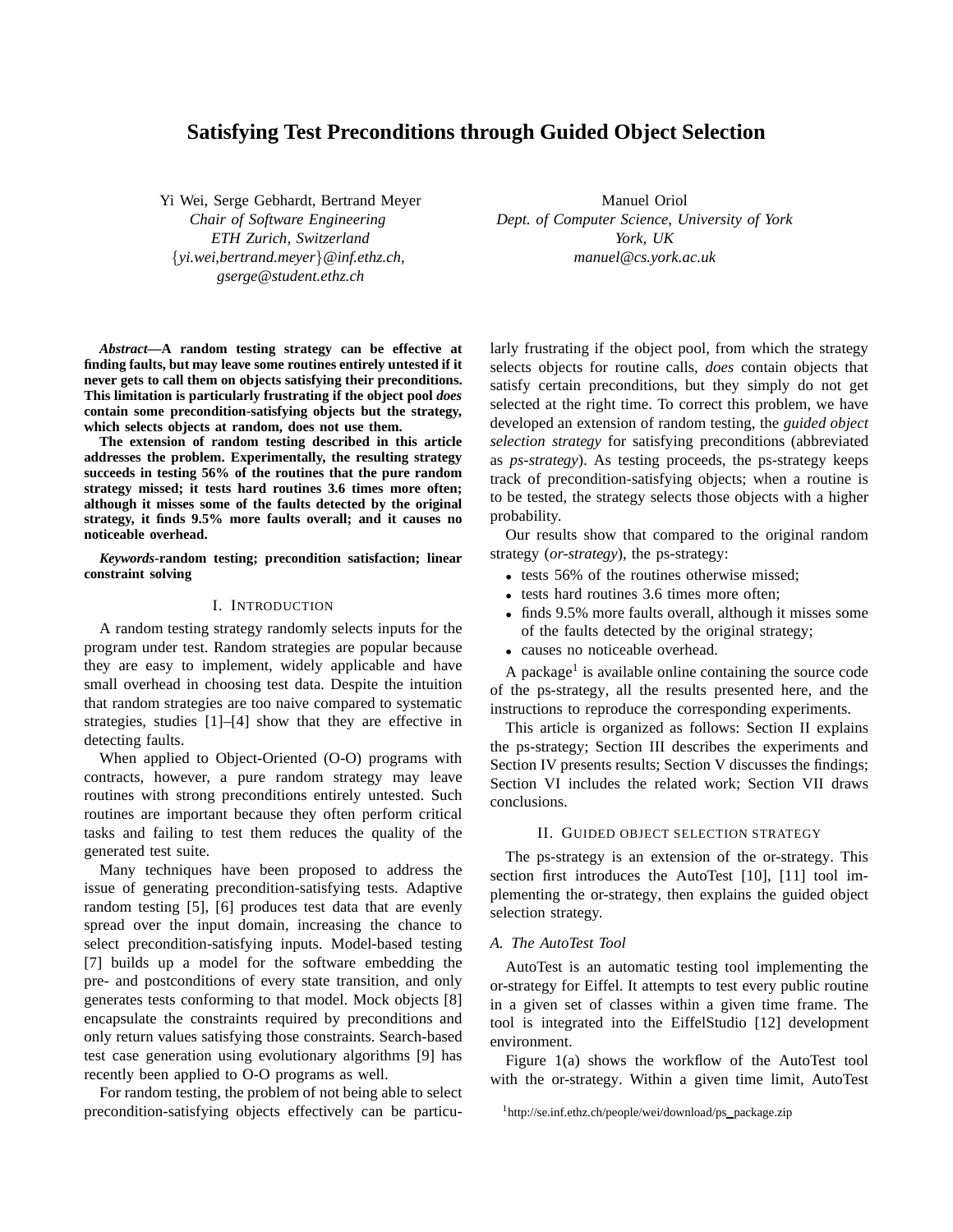

(a) The or-strategy (b) The ps-strategy

Figure 1: AutoTest workflow

repeatedly performs the following three steps to generate the next test case:

**1) Select a routine** AutoTest stores the number of times it tries to test a routine, and randomly chooses one of the least tried routines. For AutoTest, a test case is always a single routine call.

**2) Select objects randomly** AutoTest maintains an object pool. All objects created for or returned by routine calls are put into the object pool for future use. When it needs an object as target or argument for the routine under test, AutoTest will either randomly select an object from the pool or create a new one.

**3) Invoke the routine** AutoTest invokes the routine with the selected objects. If those objects satisfy the routine's precondition, the invocation defines a valid test case for that routine; otherwise the test case is invalid. After the invocation, the whole cycle starts over again.

# *B. A Motivating Example*

The inability of random testing to select preconditionsatisfying objects manifests itself in the object selection step. From time to time, there are objects in the object pool satisfying specific preconditions, but they only constitute a very small proportion of all the possible combinations; AutoTest is unlikely to pick them out in pure random selection.

As an example, Listing 1 shows the interface of routine remove\_left\_cursor and new\_cursor in class DS ARRAYED LIST from the Gobo [13] library. Given a cursor object, remove\_left\_cursor removes the list item to the left of the cursor's position, and  $new\_cursor$  returns a newly created cursor object. The precondition consists of 5 assertions, requiring validity of the cursor and existence of a position left to the cursor.

In our experiments, AutoTest failed to satisfy remove left cursor 's precondition in 30 hours of testing, leaving the routine untested. There were, however, objects in the object pool satisfying the precondition. In a randomly selected test run, at the end of the 50th minute, there are 356 list objects and 192 cursor objects. But only 5 out of the  $356 \times 192 = 68,352$  list-cursor combinations satisfied the precondition. The probability that one such combination gets picked by random selection is only 0.007%.



```
remove left cursor (a cursor: DS ARRAYED LIST CURSOR)
     −− Remove item to left of 'a cursor ' position .
      −− Move any cursors at this position forth .
  require
     not empty: not is empty
     cursor not void : a cursor /= Void
      valid cursor : valid cursor (a cursor)
     not before : not a cursor. before
      not first : not a cursor. is first
new cursor: DS ARRAYED LIST CURSOR
         −− New external cursor for traversal
    ensure
        cursor not void : Result /= Void
```

```
valid cursor : valid cursor (Result)
```
# *C. The Guided Object Selection Strategy*

One way to increase the likelihood of selecting precondition-satisfying objects is to keep track of the objects which satisfy each precondition. Figure 1(b) shows the workflow of the ps-strategy. Steps that differ from the orstrategy are highlighted: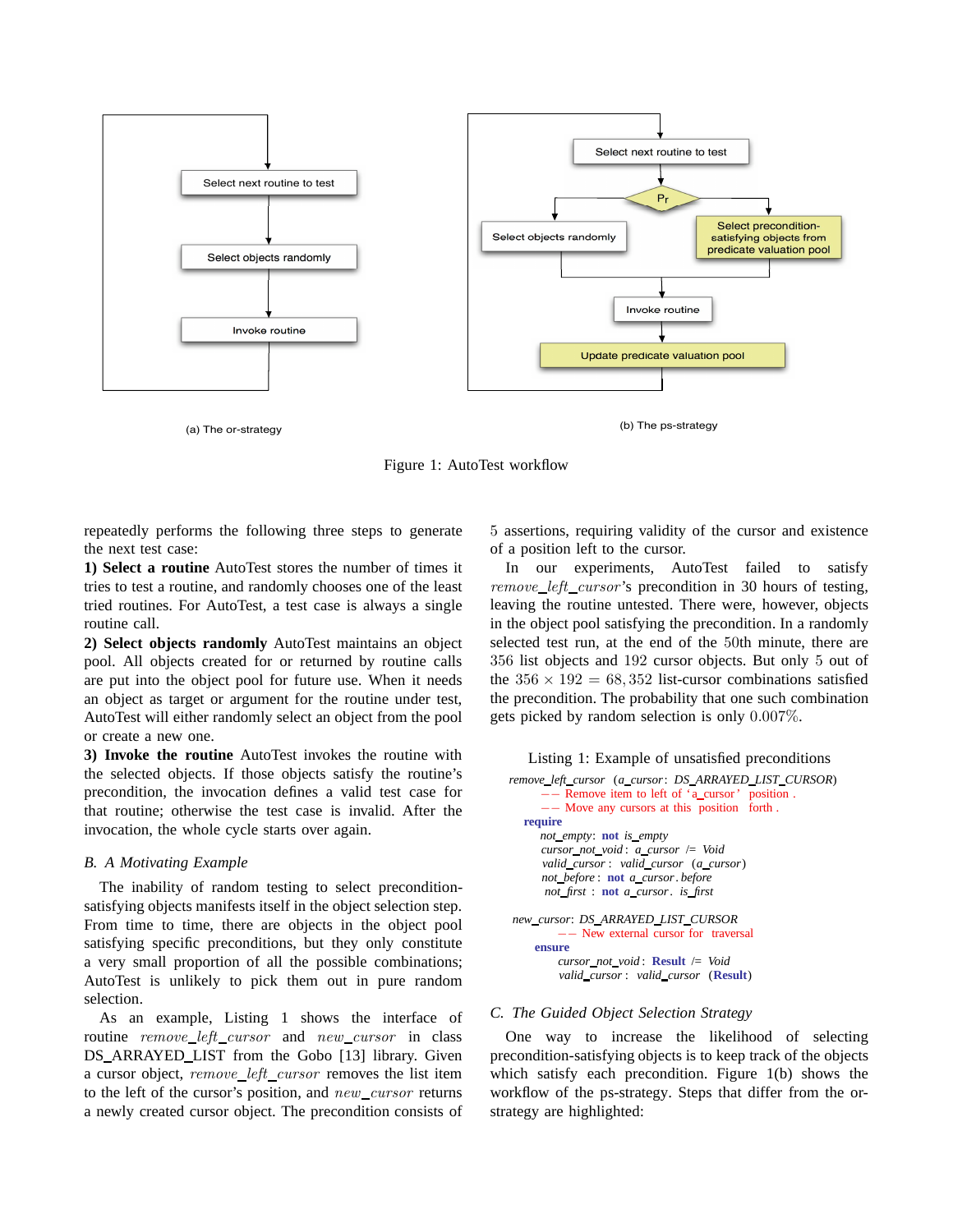- A heuristic function  $P_r$  decides whether to turn on precondition satisfaction for the selected routine.
- If precondition satisfaction is on, choose preconditionsatisfying objects from the predicate valuation pool.
- After test case execution, evaluate which precondition predicates hold for objects that were used in the test case and update the predicate valuation pool.

**Precondition-satisfying object selection** The ps-strategy maintains, in addition to the object pool, a predicate valuation pool (*V-pool*). The V-pool keeps track of which objects satisfy precondition predicate clauses: for a predicate  $p$  with *n* arguments, the V-pool maintains a set  $S_p$  of *n*-tuples, each representing an object combination that satisfies p.

To map operands<sup>2</sup> for a routine call to object combinations in the V-pool, a function  $M_p$  is introduced for every predicate p:

$$
M_p: TUPLE_m \to TUPLE_n
$$

where  $TUPLE_i$  denotes a set of *i*-tuples of objects. Given a m-tuple  $T_m$  representing the operands to a routine r, and a precondition predicate p with n arguments in r,  $M_p(T_m)$ gives a  $n$ -tuple containing only the elements needed to evaluate p, in the order as they appear in  $T_m$ .

For example, for a list object  $l$  and a cursor object  $c$ ,  $M_{not\_first}(\langle l, c \rangle)$  for predicate not first returns  $\langle c \rangle$  because the predicate only mentions the cursor.

To pick objects for a routine  $r$  with  $m$  operands, the psstrategy searches the object combination sets associated with r's precondition predicates for candidate objects to construct a *m*-tuple  $T_m$ , such that for each predicate p,  $M_p(T_m) \in$  $S_p$ . As long as the V-pool is consistent, a tuple constructed this way satisfies the routine's precondition. If no such tuple exists, the ps-strategy resorts to random object selection; if there is more than one way to construct the tuple, the psstrategy randomly chooses one construction.

**Populating the V-pool** After the execution of a passing test case, the ps-strategy populates the V-pool by evaluating precondition predicates whose signature conforms to the *relevant* objects and then adding the precondition-satisfying combinations to the V-pool. Relevant objects consist of the operands provided to the last routine call and the returned value, if any. The ps-strategy only uses relevant objects for predicate evaluation because on one hand, those objects are more likely to get changed during the last executed test case hence predicates might evaluate to a different truth value on them; on the other hand, evaluating predicates on all objects entails a huge overhead which decreases the overall effectiveness of the strategy. The ps-strategy tries to populate the V-pool only after passing test cases because a test case ending with an exception may leave relevant objects in inconsistent states.

Using the above example, suppose AutoTest generated a test case containing the following routine call:

```
o7 := o5.new cursor
```
After executing this test case, the ps-strategy evaluates predicates including  $\sigma$ 5.*valid cursor* ( $\sigma$ 7). Because the predicate evaluates to true (can be seen from the postcondition of new\_cursor), the ps-strategy stores  $\langle o5, o7 \rangle$  in the predicate valuation pool for  $valid\_cursor$ .

**Linear constraint solving** Preconditions with predicates involing linear constraints occur often; Listing 2 shows a typical example. The or-strategy is ineffective for testing routines with such preconditions.

Listing 2: Linearly-constrained precondition

*item* (*i* : *INTEGER 32*): *G* −− Item at index 'i ' −− From class DS ARRAYED LIST **require** *valid\_index* :  $1 \leq i$  **and**  $i \leq j$  *count* 

To solve a linear constraint, the ps-strategy translates the precondition into a linear programming model and then consults the lp\_solve [14] linear programming solver for solutions. For a model, lp\_solve can generate a minimal and a maximal solution, consisting of the smallest and largest integer satisfying the constraint, respectively. The ps-strategy uses these two boundary values to define an interval from which a single value is randomly chosen. Although the chosen value is not necessarily a solution of the constraint, our experiments showed that it works in most of the cases. If the chosen value does not satisfy the constraint, the result will be a precondition violation for the routine under test without any further consequence.

The ps-strategy introduces two biases in choosing a value between the boundary values returned by  $lp\_solve^3$ :

- If potentially interesting values such as  $0, \pm 1, \pm 2, \pm 10$ ,  $\pm 100$  are in the interval, then with probability 0.25 one of them will be selected randomly. Previous work [1] showed that AutoTest finds the most faults with this setting.
- With probability 0.125 a boundary value will be selected randomly, because experience in boundary testing [15] showed that boundary values are more likely to reveal faults.

**Correcting the V-pool** As described earlier, the ps-strategy adds new predicate-satisfying object combinations to the V-pool after every passing test case. As testing proceeds, the objects in the object pool may change because AutoTest reuses existing objects for new routine calls. Consequently

<sup>2</sup>Operands of a routine call include its target and its arguments, if any.

<sup>&</sup>lt;sup>3</sup>These probabilities are parameters of AutoTest. The values used here were the ones we empirically found to work best for our experiments with no formal claim of optimality.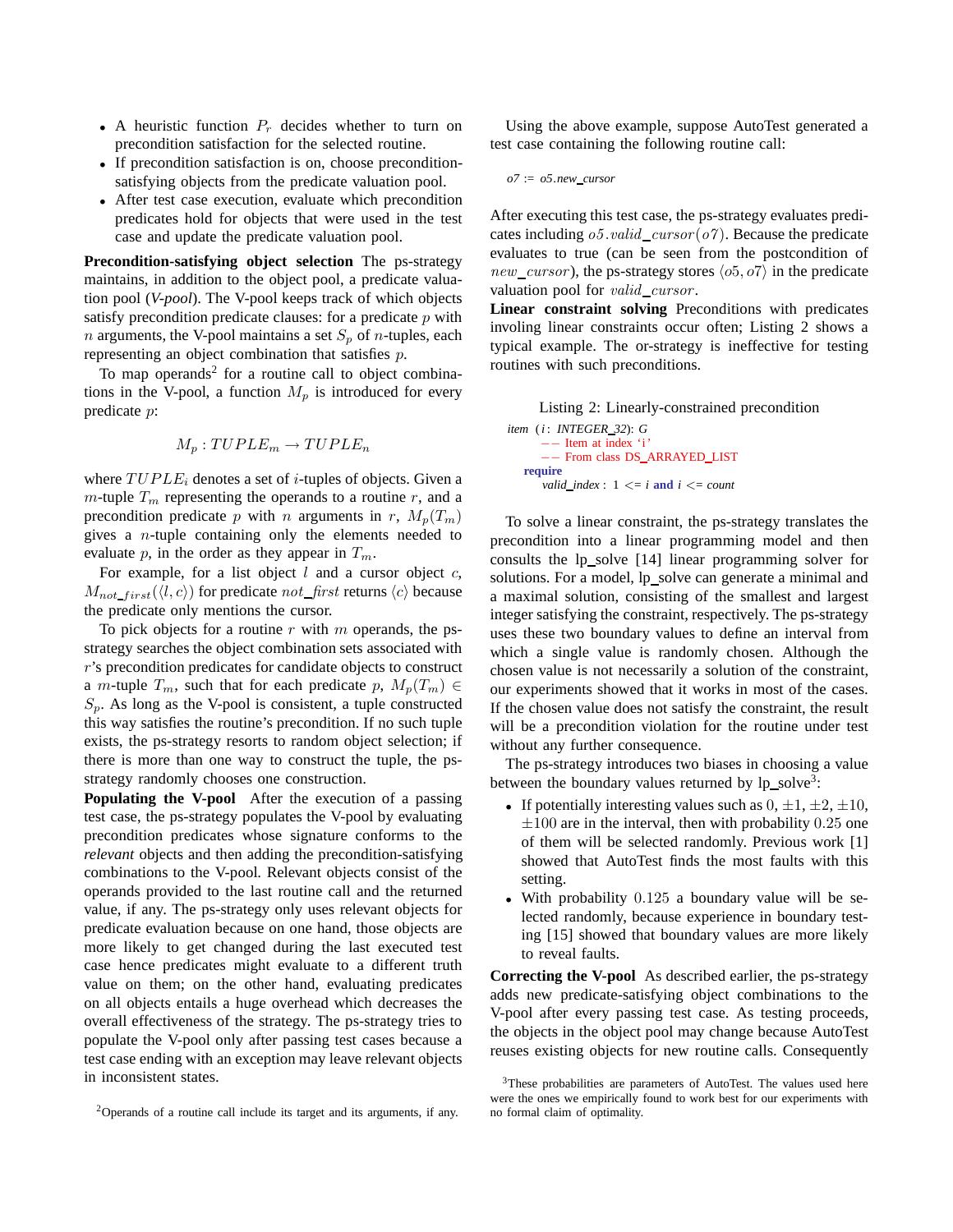the information stored in the V-pool may become inconsistent, meaning that the V-pool indicates certain objects satisfy a predicate although this is no longer true.

Keeping track of all the objects affected by the last test case and re-evaluating relevant predicates in the V-pool would dramatically slow down the testing process. Instead, the ps-strategy always lazily assumes that the V-pool is consistent. Only when the test case fails with a precondition violation will the object combination in the V-pool corresponding for that failure be removed. As long as the ps-strategy can suggest precondition-satisfying objects at an acceptable success rate, the algorithm can still be effective. **Optimizations** A straightforward implementation of the psstrategy suffers from a huge overhead. On one hand, searching the V-pool for precondition-satisfying objects takes time; and this process gradually slows down because the pool size grows as testing proceeds. On the other hand, linear constraint solving is much slower than a lookup in the V-pool. Always enforcing precondition satisfaction can entail a 50% ∼ 70% overhead (measured as the number of valid test cases generated in a fixed time period), leaving much less time for actual testing. Although the ps-strategy can test hard routines more often by always enforcing precondition satisfaction, the overall effectiveness of the test process decreases: far fewer faults are found in the same time.

As a tradeoff, the ps-strategy turns on precondition satisfaction only from time to time. It applies the following heuristic function to decide whether to turn it on:

$$
P_r(t,d) = C\left(1 - \frac{t}{d}\right)
$$

where  $d$  is the duration in seconds of the test run so far (starting from 1) and  $t$  is the time relative to the starting point of the test run when  $r$  was tested for the last time. If r has not been tested, t is 0.  $C$  is a factor in the range  $[0, 1]$ . In our experiments, it was set to 0.8. The value of  $P_r$ , also within [0, 1], is used as the probability to turn on precondition satisfaction for  $r$ . If  $r$  has not been tested for a long time,  $\frac{t}{d}$  becomes very small because d keeps increasing as testing proceeds while  $t$  stays the same, as a result, the value of  $P_r$  increases; if r has been tested quite recently,  $\frac{t}{d}$ is large, the value of  $P_r$  decreases.

The benefits of applying this heuristics are twofold: 1) Our experiments showed that the overhead dramatically decreased, but the ps-strategy could still test preconditionequipped routines quite often. 2) Precondition-equipped routines are tested throughout the whole test run, making it possible to test a routine in a more diversified (in the sense of object states) object pool as testing proceeds.

Another optimization addresses linear constraint solving, the most time consuming part of the ps-strategy. Every model as well as its solution are cached. The ps-strategy consults the cache before sending a model to lp\_solve. If there is already a cached solution, it will skip the expensive solving work.

These two optimizations combined decreased the overhead dramatically to a mere 0.03% on average. For some classes, the ps-strategy even generates more tests than the or-strategy in the same time period.

# III. EXPERIMENTAL SETUP

An experiment of 3420 hours of testing was conducted to evaluate the performance of the ps-strategy. This section describes the tested classes and the experiment setup.

**Class selection** 92 classes with different semantics and code structures were chosen from the EiffelBase [16] and Gobo libraries. Both libraries are widely used in production software. The classes cover common data structures such as list, stack, queue, table, tree as well as a lexer based on regular expressions, and contain routines with preconditions of various strength.

Table I shows some metrics on these classes. In the table, *Pre-routines* means precondition-equipped routines, *Hard routines* means hard-to-test routines, for which over 90% of the test cases generated by the or-strategy violate the associated preconditions, and *Untested routines* are routines that could not tested by the or-strategy.

**Test runs** The classes were arranged into 57 groups. Strongly related classes (such as DS ARRAYED LIST and DS ARRAYED LIST CURSOR) were put into the same group and tested together. When given a class group, AutoTest will try to test all the routines in them, which may result in a better object state diversification.

Each class group was tested in 30 AutoTest runs with different seeds to the pseudo-random number generator, with each run 1 hour long, under both the ps-strategy and the orstrategy, resulting in 3420 hours of testing in total.

Since seeds provided to the pseudo-random number generator influence the outcome [17], the results presented below are averaged out through the 30 runs of each class group using the median. The median often better expresses the common-run, unlike the mean, which is more affected by the extreme high or low values.

**Computing infrastructure** The ps-strategy is implemented on top of the AutoTest tool in EiffelStudio 6.4, which serves as the reference or-strategy in the comparison benchmark. The experiment was conducted on 9 PCs with Pentium 4 at 3.2GHz, 1GB of RAM, running Linux Red Hat Enterprise 4. AutoTest was the only CPU intensive program running during testing.

# IV. EVALUATION

This section presents the results of our experiments. The results compare the performance between the ps-strategy and the or-strategy in the following ways: tested routines and their test frequency; detected faults; the test case generation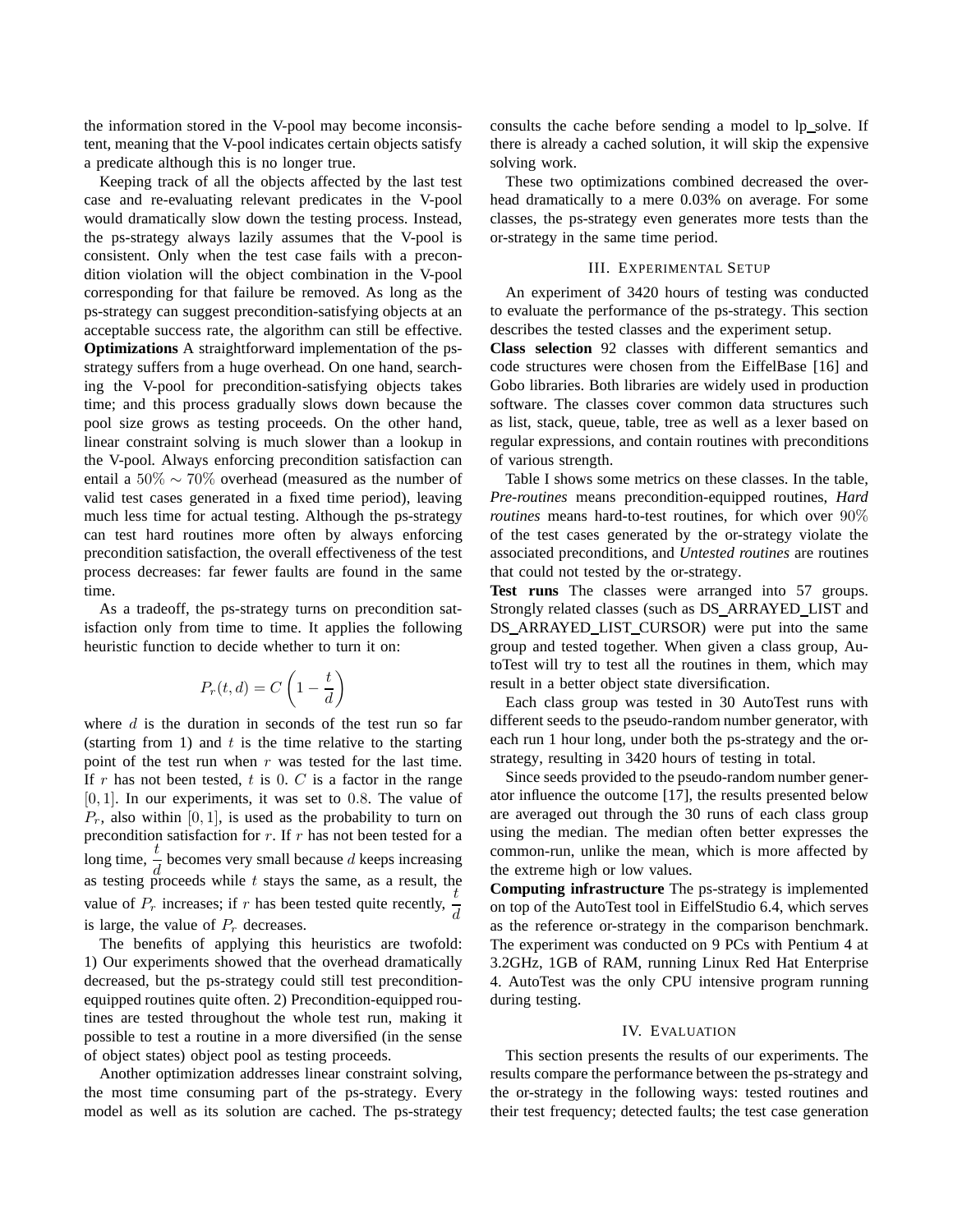| Type         | Classes | LOC    | Variations                                     | Pre-routines | Hard routines | Untested routines |
|--------------|---------|--------|------------------------------------------------|--------------|---------------|-------------------|
| Lexer        | 30      | 32,108 | regular expression, NFA, DFA, lexer            | 1,290        | 499           | 296               |
| List         | 24      | 15,482 | array, single, double, bidirectional, sorted   | 913          | 252           | 81                |
| Hashed       | 2       | 5.156  | hash table                                     | 66           | 18            |                   |
| Oueue        | 4       | 7,135  | bounded, unbounded, priority                   | 48           |               |                   |
| Set          | 11      | 15.471 | binary tree based, array based, hashed, sorted | 299          | 50            |                   |
| <b>Stack</b> |         | 1.281  | linked list based                              |              |               |                   |
| String       |         | 4.815  | array based                                    | 80           | 19            |                   |
| Tree         | 19      | 16.102 | binary, n-nary, AVL, red black, search tree    | 441          | 144           | 10                |
| <b>Total</b> | 92      | 97.550 |                                                | 3.152        | 986           | 409               |

Table I: Metrics for tested classes

speed, followed by an analysis of the ps-strategy success rate.

# *A. Increase in the Number of Tested Routines*

The primary goal of the ps-strategy is to test more routines. Figure 2 shows the number of test cases generated for every hard routine by both strategies. In the figure, the x-dimension enumerates all the hard routines, and the ydimension shows the number of test cases for a hard routine under both strategies: every vertical line represents a hard routine. In each line, the height of the dark section represents the number of test cases generated by the or-strategy for that routine; and the height of the light section represents the number of test cases generated by the ps-strategy. To clearly reveal the test case generation trend, the routines are first sorted by the number of test cases generated by the orstrategy, then by the number of test case generated by the ps-strategy.



Figure 2: Number of test cases for hard routines

Figure 2 shows that the ps-strategy could test more routines than the or-strategy: extending roughly from 600 to 800 in the x-axis, only light sections appear, indicating only the ps-strategy could generate test cases for those routines. In total, there are 986 hard routines; the or-strategy could test 577 (58.5%) of them, and the ps-strategy could test 802  $(81.3\%)$  of them. The ps-strategy could test 231 (56%) out of 409 routines that the or-strategy missed. However, the psstrategy missed 6  $(1\%)$  routines that could be tested by the or-strategy (Figure 2 is too small to show those 6 routines clearly).

The figure also shows that the ps-strategy can generate more test cases (3.6 times more on average) for hard routines, reflected by that the light section is higher than the dark section. Since random testing cannot guarantee complete state coverage, the more test cases for a routine, the higher the chance that the routine is tested in a different state.

In Figure 2, the peaks in the light part reveals that preconditions are much easier to satisfy for some routines than for others, so the ps-strategy can generate more test cases for the former category.

#### *B. Increase in the Number of Detected Faults*

The number of detected  $faults<sup>4</sup>$  is the most important criterion to evaluate the performance of a testing strategy. Figure 3 shows the histogram of the percentage increase in the number of faults found by the ps-strategy for all the class groups. Compared with the or-strategy, out of the 57 groups, the ps-strategy found more faults in 28 groups, found the same number of faults in 19 groups, and found fewer faults in 10 groups. In 3 groups, the ps-strategy detected over 30% more faults.

# *C. Kinds of Faults Detected by the ps-strategy and the orstrategy*

Previous work [17] of ours showed that random testing can find different faults with different seeds to the pseudorandom number generator. In order to access the overall fault detection ability of these two strategies, we looked at the actual faults that are found by the ps-strategy and the orstrategy in all 30 runs in a class group.

Figure 4 shows the number of group-wise distinct faults that are detected only by the ps-strategy, only by the orstrategy, and by both strategies in each class group. Groupwise distinct faults are the set of faults that are detected in

<sup>&</sup>lt;sup>4</sup>The faults are real faults in production software.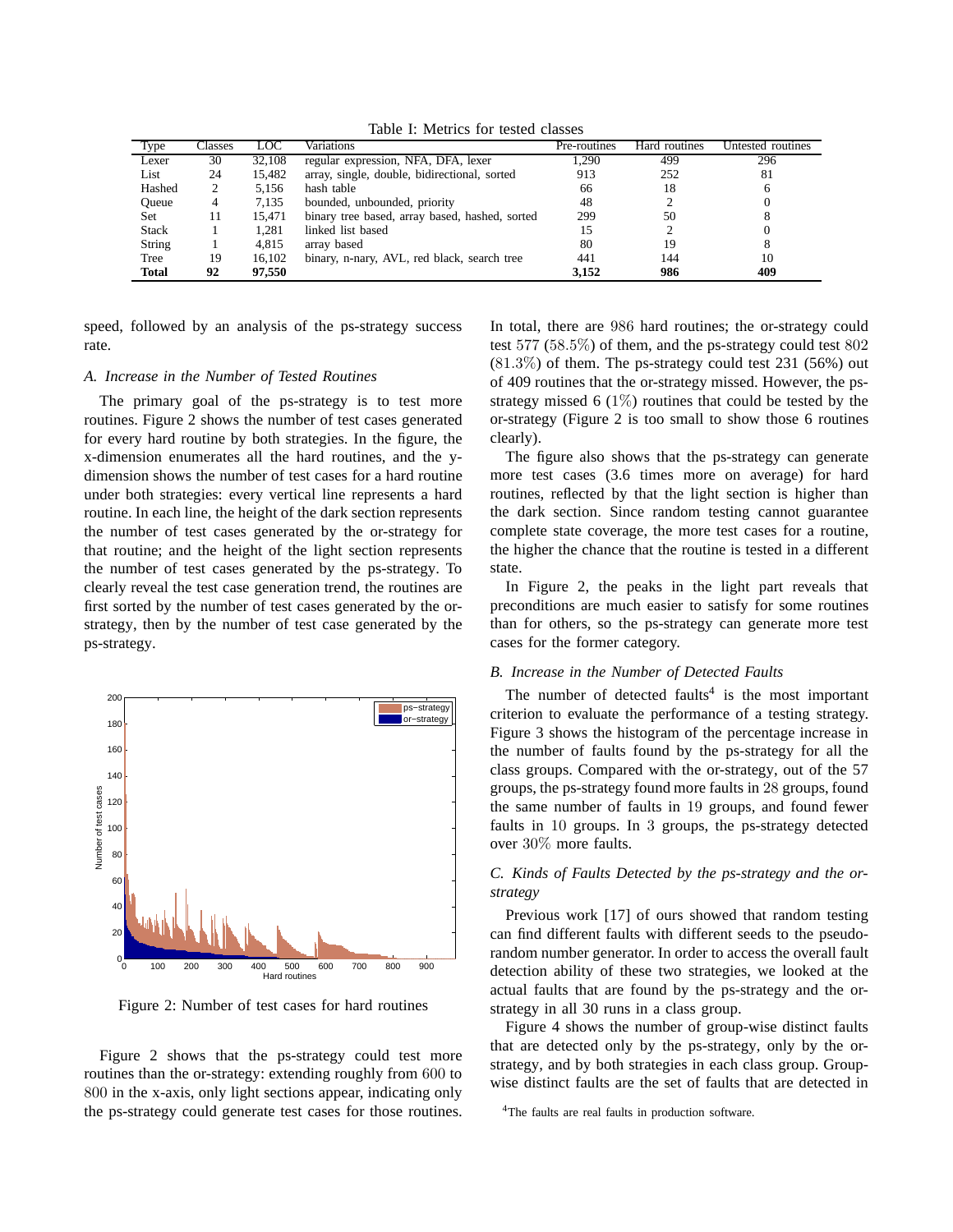

Figure 3: Increase in number of faults

at least one run out of the 30 runs for that group. In the figure, every vertical bar represents a class group. In each bar, the height of each colored section represents the number of group-wise distinct faults that are detected by a particular strategy or by both strategies.



Figure 4: Group-wise distinct faults detected by the psstrategy and the or-strategy

Figure 4 shows that most of the faults were found by both strategies, but some were found only by the ps-strategy and some only by the or-strategy.

The same faults can be found in multiple class groups, for example, a fault in class ARRAY is likely to be caught in many groups because they all use ARRAY. After removing all duplications, the strategy-wise distinct faults are defined as the set of distinct faults that are detected in at least one run in any group under a certain strategy, or a set of strategies.

There were 1124 strategy-wise distinct faults detected by the two strategies, out of which the or-strategy found 962 and the ps-strategy found 1053, yielding a 9.5% increase. 891 (79.3%) faults were found by both strategies, 162 (14.4%) were found only by the ps-strategy and 71 (6.3%) only by the or-strategy.

#### *D. Fault Detection Probability*

Due to its nature, a random strategy may detect different faults in different test runs. Fault detection probability measures how likely a random strategy detects a fault in a test run. It has an important practical implication: the higher the probability, the less runs are needed to detect a fault. Ideally, a strategy can detect all the faults in any single run, then only one run is sufficient, which stands in contrast to the common application of random testing today — test the same program repeatedly with different seeds.

Our experiments contain  $R = 30$  runs per class group, the detection probability for a group-wise distinct fault f under strategy s can be measured by:

$$
D(f,s) = \frac{N(f,s)}{R}
$$

where  $N(f, s)$  is the number of runs in which f is detected in that group under s.

Figure 5 shows the histogram for group-wise distinct fault detection probability distribution for both strategies, revealing that the two strategies are quite similar: around 35% of the faults were detected with probability 1, and 22% of the faults were detected with a probability below 0.1. If these two distributions are treated as two stochastic variables, the Pearson correlation coefficient between them is 0.99. This indicates that in the sense of fault detection probability, the two strategies perform almost identically.

Since some faults were found only by a particular strategy, it is interesting to know whether those faults can be detected with a high probability by that strategy or just by luck (with a low probability) due to the random nature. If the probability is high, the strategy must have some characteristics for finding such faults.

Figure 6 plots the group-wise distinct fault detection probability difference between the two strategies. In the figure, every point in the x-dimension represents a fault  $f$ , its corresponding y coordinate is the detection probability difference between the ps-strategy and the or-strategy, which is calculated as  $D(f, ps) - D(f, or)$ . 39% of the faults are detected in both strategies equally often (with 0 difference); 37% of the faults are more likely to be detected in the psstrategy (with positive detection probability difference); and 24% were more likely to be detected in the or-strategy (with negative difference). This means both strategies have the tendency to detect some kinds of faults more often.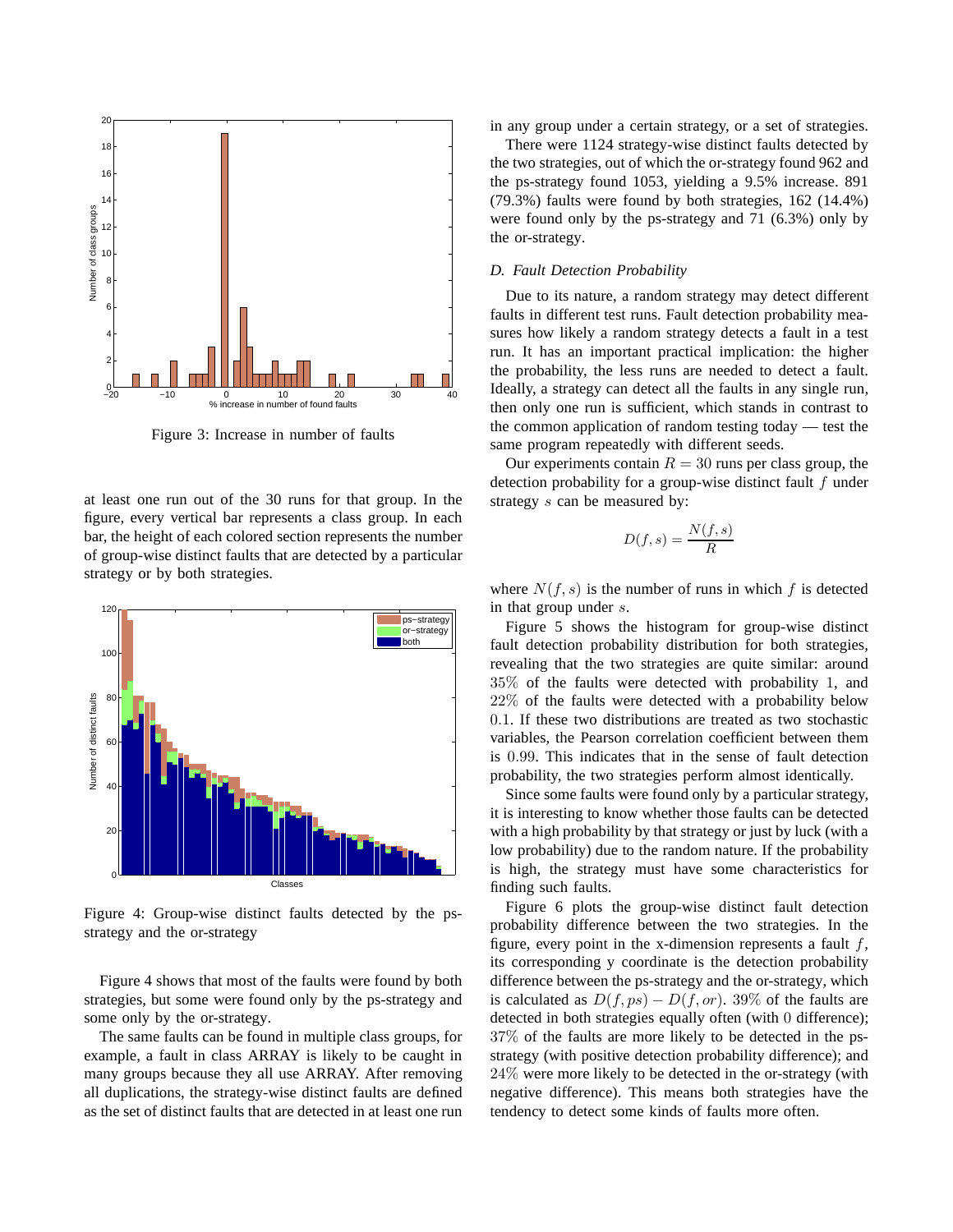

Figure 5: Fault detection probability



Figure 6: Comparison of fault detection probability

Faults found only by the ps-strategy or only by the orstrategy are highlighted in different colors in Figure 6. They appear above or below the x-axis respectively. Some of them are detected with relatively high probability (The ones to the very left and to the very right of the figure.) The fact that some strategy-specific faults were detected with high probability suggests that they are detected thanks to the characteristic of that strategy instead of pure luck.

# *E. Test Case Generation Speed*

The test case generation speed is measured as the number of valid test cases generated per minute. The overhead of the ps-strategy compared to the or-strategy is defined as the speed difference between these two strategies. Figure 7 shows the speed of the ps-strategy relative to the or-strategy over time. Every curve represents a class group. A line above the x-axis means the ps-strategy is faster, below the 0 line means the ps-strategy is slower. For most of the groups, the curve is close to the 0 line with little variance throughout the testing period. The thick curve around the 0 line is the median of all groups. It stays close to the 0 line, meaning that the ps-strategy brings almost no overhead (only 0.03%). This does not mean that the extra steps involved in the ps-strategy, such as V-pool building and searching, do not take up time; it means that even though they need time, the overall speed is compensated by the fact that more test cases are generated for hard routines while they would otherwise result in precondition violations.



Figure 7: Test case generation speed

The two class groups with the highest and lowest speed are also highlighted in the figure with thick curves, indicating that the ps-strategy performs best on class group ARRAY and worst on class group LEX BUILDER. Both classes have quite a few linearly-constrained preconditions. On ARRAY, the ps-strategy was 10% faster because often there are solutions to the linear constrains; on LEX\_BUILDER, the solution hardly exists, so lp\_solve spent a lot of time without success, resulting in a 20% overhead.

# *F. Success Rate of the ps-strategy*

As described above, the V-pool may contain inconsistent information, which can mislead the ps-strategy to make wrong suggestions. The suggestion success rate reflects the level of consistency of the V-pool. For a class group, the success rate is measured as the percentage of the number of correct suggestions out of the total number of suggestions. Figure 8 shows the success rate for every class group over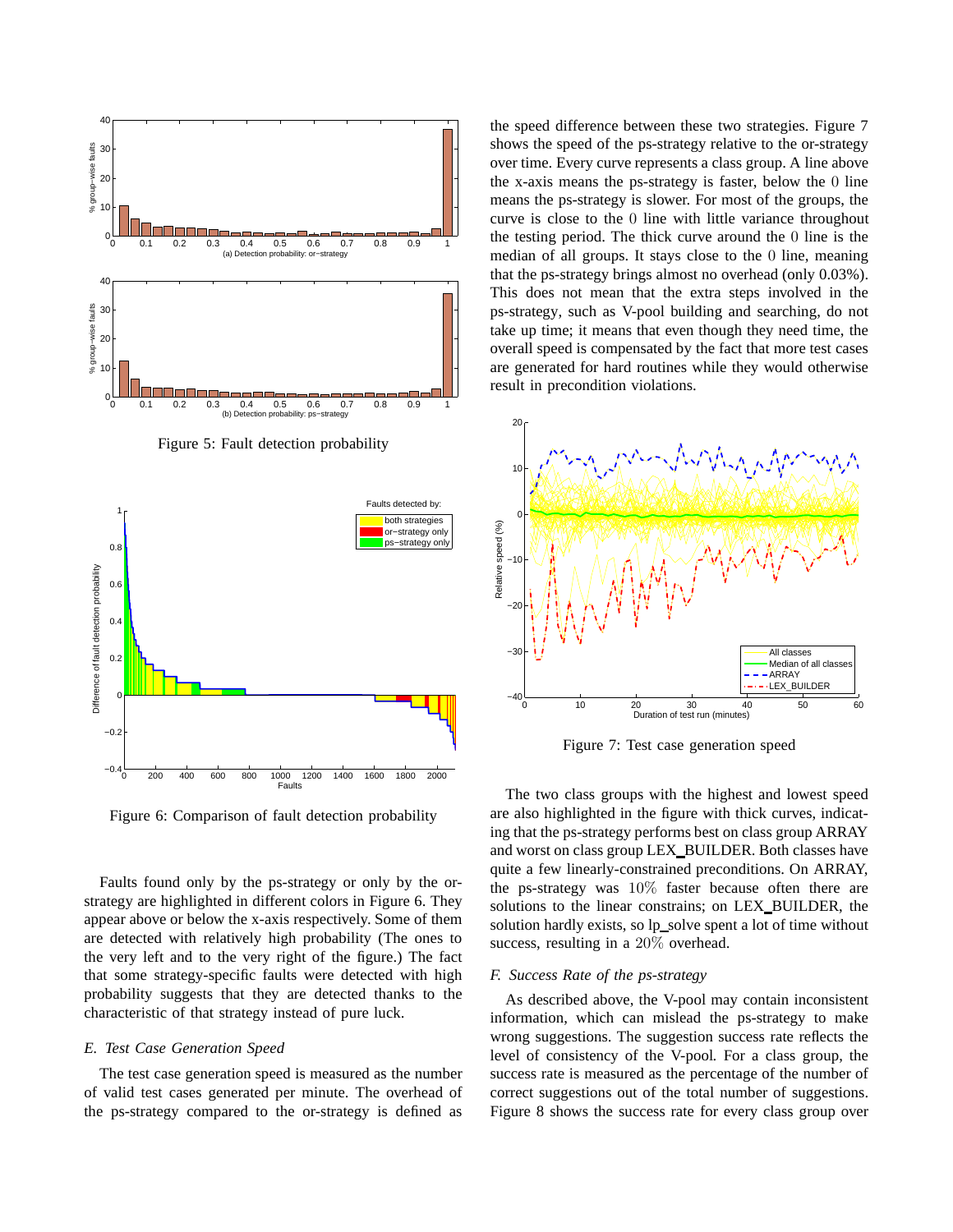time. Every curve represents the success rate of a class group. Depending on the class, the success rate varies in a wide spectrum, from as low as 20% to as high as 99%. For most of the class groups, the success rate is above 40%.



Figure 8: ps-strategy suggestion success rate

Figure 8 also shows that for many groups, the success rate goes down as testing proceeds. This suggests that the effectiveness of the ps-strategy in terms of precondition satisfaction decreases over time. The pattern is that if the class group contains routines that are not testable even by the ps-strategy, the success rate goes down. This is because as the testing proceeds, the suggestions are increasingly targeting only hard routines. Those suggestions must have very low success rate, otherwise the untestable routines would be tested.

The success rate may decrease, but it will not go down to 0, because the  $P_r$  heuristic function makes sure that all precondition-equipped routines are tested evenly often throughout the whole testing process. As a result, the success rate converges to a certain level which depends on the number of hard routines in the class. In fact, most of the curves in the figure reach a plateau. There are some curves that do not show a plateau, the reason could be that the testing time was not long enough.

# V. DISCUSSION

This section first discusses the routines still untested by the ps-strategy, then provides a remark on the importance of speed in random testing, and finally covers the threats to validity of the results.

# *A. Routines Untested by the ps-strategy*

The ps-strategy could not test 184 routines, which are classified into the following three categories:

**Unsatisfiable preconditions (**19%**)** Some routines have unsatisfiable preconditions. This is an artifact of the class hierarchy design. For example, Listing 3 shows the interface of routine fill and the implementation of routine extendible in class ARRAY. By design, fill's precondition is not satisfiable because fill does not make sense for ARRAY, so its precondition is "disabled". But in ARRAYED LIST, a descendant class of ARRAY, fill makes sense, so its precondition is redefined to return True. AutoTest will repeatedly try to satisfy those unsatisfiable preconditions without success.

```
Listing 3: Unsatisfiable precondition
fill ( other: CONTAINER)
       −− Fill with as many items of ' other ' as possible .
  require
     other not void : other /= Void
     extendible : extendible
extendible : BOOLEAN
          −− May items be added?
    do
        Result := False
    end
```
**Not supported by AutoTest or by the testing environment (**32%**)** Routines of this type have preconditions only satisfiable on certain environment, for example, some routines requires to be tested on the .NET platform while our experiment was conducted only on Linux; or their preconditions are not satisfiable by current implementation of AutoTest.

**Other (**49%**)** This type is more interesting because it shows the limitation of the random testing strategy or the guided object selection strategy. There are four possible cases:

- Objects satisfying the desired preconditions never populate the object pool. This is because a random strategy cannot fully explore object state space.
- The object pool does contain objects satisfying the desired preconditions, but the ps-strategy does not consider them during the predicate evaluation phase because they do not occur to be relevant objects of the same passing test case.
- Objects satisfying the desired preconditions got damaged before they are selected to test the corresponding routine. This is because after precondition predicates evaluation and V-pool updating, the ps-strategy does not use the objects immediately, instead, it will continue to randomly choose the next routine to test. One way to solve this problem is to test a routine immediately after its precondition is observed to hold. We call this scheme *eager routine selection*.
- The test runs were not long enough.
- Overcoming these limitations is part of our future work.

#### *B. Importance of Speed*

As in the or-strategy, speed plays an important role in the ps-strategy because the algorithm relies on randomness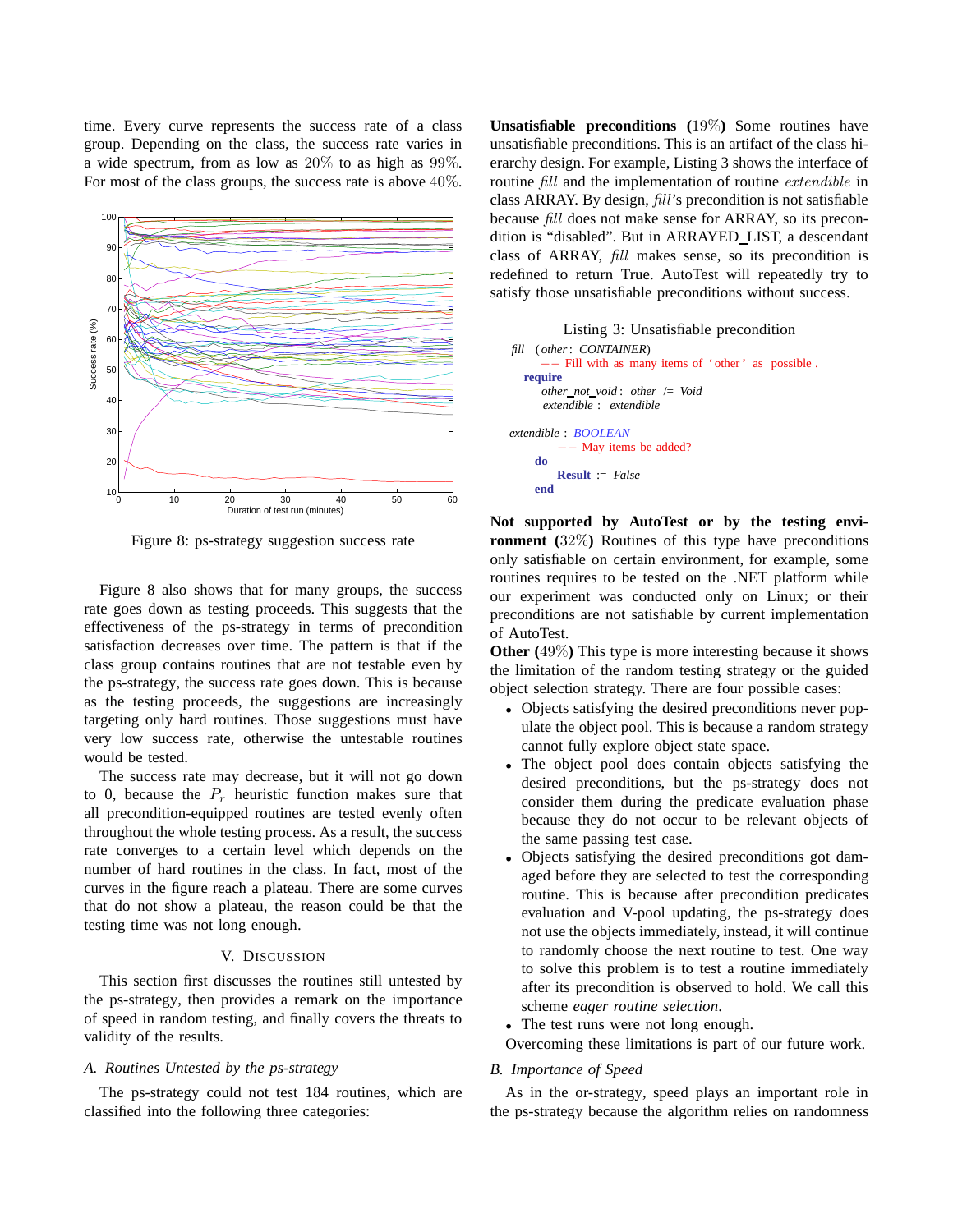to diversify the object pool, and a diversified pool greatly contributes to fault detection. In the prototype of the psstrategy, we tried two other variations for better precondition satisfaction by sacrificing speed, but they suffered from a slow object pool diversification process, and detected fewer faults in the end:

- Iterating through all objects in the object pool searching for precondition-satisfying combinations. While this made sure that every suggestion is correct, it brought a huge overhead. Even with turning on preconditionsatisfaction only from time to time, the overhead was still above 50%.
- Always enforcing precondition satisfaction for a routine. As mentioned earlier, this also came with a huge overhead.

Previous work [6] of ours also showed that speed loss can influence the effectiveness of random testing in finding faults. So the fact that the ps-strategy involves only 0.03% overhead is plausible.

# *C. Threats to Validity*

The following three threats may influence the generalization of our results:

- Although the chosen classes have different semantics and complexities, they may not be representative for all O-O programs.
- AutoTest is one implementation of random testing using a pseudo-random number generator. We tried to keep the algorithm of AutoTest as general as possible, but other implementations of random testing may produce different results.
- At the end of a 1 hour test run, for many of the classes, the number of faults did not reach a plateau. Given more time, AutoTest may continue to find new faults. The results, especially the faults found only by the psstrategy or the or-strategy may be different from those reported here if the classes are tested for a longer time. It is also possible that more routines can be tested with longer testing time.

# VI. RELATED WORK

Tools such as JCrasher [18], Eclat [19], Jartege [20] and Jtest [21] for random testing O-O software drew a lot of interest in recent years. Although they target languages without contracts (mostly Java), the fact that object behavior depends on its state requires implicit preconditions anyway: generating a test case to insert a value into a list at an nonexisting position does not make sense. These tools either cannot detect precondition violations or ignore invalid test cases, like what AutoTest does with the or-strategy.

Adaptive random testing [5] is an enhancement of random input selection. Previous work [6] of ours showed that adaptive random testing based on *object distance* can detect new faults in O-O programs. The idea of enhancing the data selection part of the random testing strategy is similar to the work presented here but we focused on precondition satisfaction, and the method that we used was quite different.

Model-based testing is closely related to this work because it generates precondition-satisfying test cases. Spec Explorer [22] requires a model of the software under test and only generates valid test cases conforming to that model. However, software models are manually provided, while ps-strategy is fully automatic. Although tools such as ADABU [23] used contract inference technique to construct the model automatically, the test suite used for the inference is manually written.

Mock objects are also commonly used in precondition satisfaction and are usually provided manually. Pex [24] used manually provided mock objects to return values satisfying the path conditions derived from symbolic execution (can be treated as strengthened preconditions). One criticism on mocks is that one may end up testing a different program if the mocks provide inconsistent behavior. Compared to mocks, the guided object selection uses objects that were correctly constructed before.

Korat [25] generates all non-isomorphic inputs satisfying a given predicate (precondition) from a given bound size and a set of primitive objects, which are used to construct the final input object. But it is difficult to apply Korat to classes with complex internal structures, such as the regular expression based lexer we used in the experiments.

Several methods [9], [26], [27] based on evolutionary algorithms have been applied to testing O-O software. But so far, we have not seen large-scale experiments showing its applicability in general.

# VII. CONCLUSIONS AND FUTURE WORK

The guided object selection strategy is a fully automatic method for satisfying routine preconditions in random testing O-O programs. Compared to the original random strategy, it is able to test 56% of the routines that were not testable before, it generates 3.6 times more test cases for hard routines, finds almost 10% more faults over all tested classes and has negligible overhead. The results suggest that even though the guided object selection strategy missed some routines and faults that are tested or detected by the original strategy, it is more effective than the latter.

Future work includes: 1) testing classes in longer runs; 2) experimenting with eager routine selection for better precondition satisfaction; and 3) understanding why the guided object selection strategy misses some faults detected by the original random testing.

#### **REFERENCES**

[1] I. Ciupa, A. Leitner, M. Oriol, and B. Meyer, "Experimental assessment of random testing for object-oriented software," in *ISSTA '07: Proceedings of the 2007 international symposium on Software testing and analysis*. New York, NY, USA: ACM, 2007, pp. 84–94.